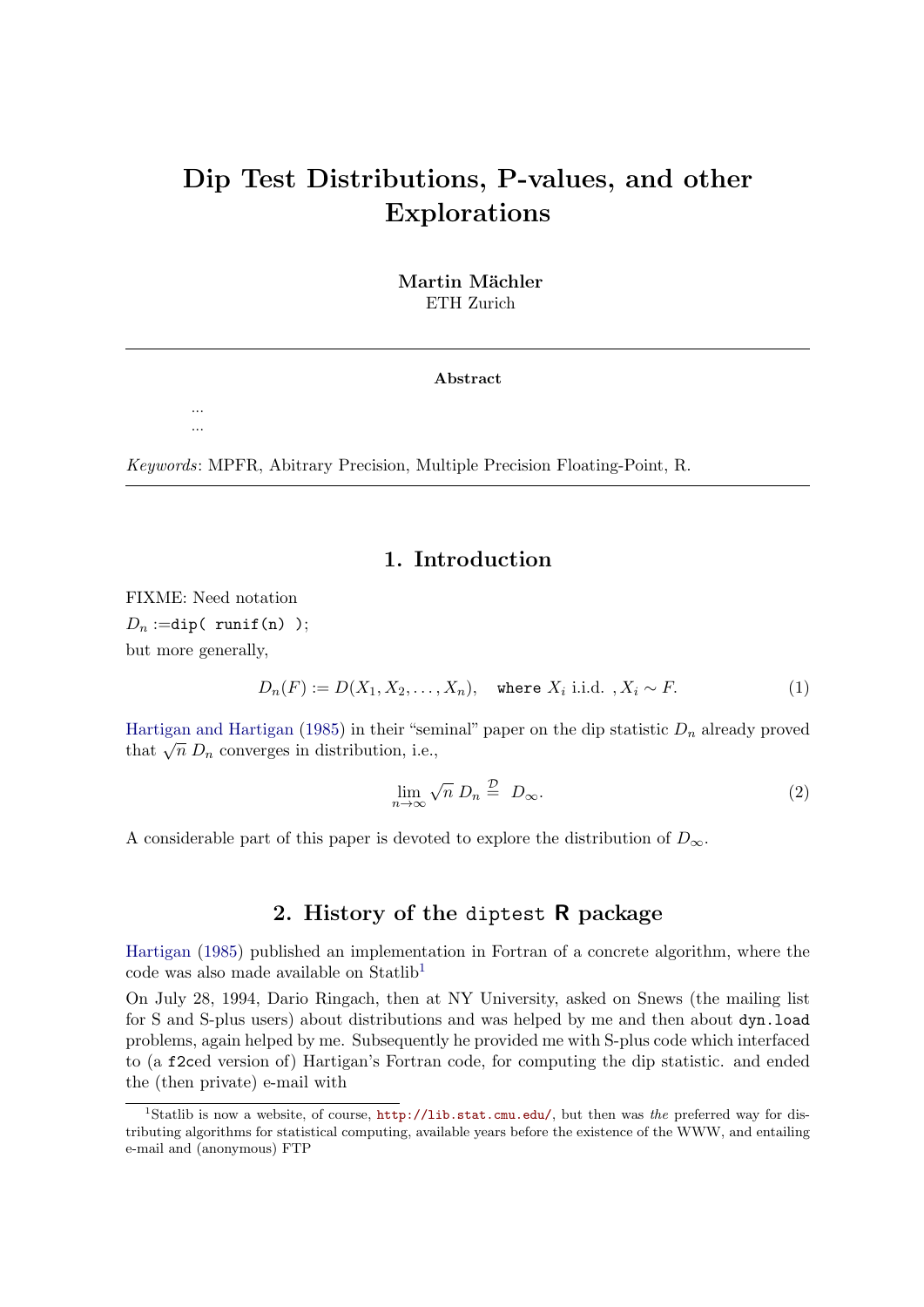I am not going to have time to set this up for submission to StatLib. If you want to do it, please go ahead.

Regards, Dario

- several important bug fixes; last one Oct./Nov. 2003

However, the Fortran code file <http://lib.stat.cmu.edu/apstat/217>, was last changed Thu 04 Aug 2005 03:43:28 PM CEST.

We have some results of the dip.dist of *before* the bug fix; notably the "dip of the dip" probabilities have changed considerably!!

- see rcs log of ../../src/dip.c

## 3. 21st Century Improvement of Hartigan<sup>2</sup>'s Table

((

Use listing package (or so to more or less "cut  $\&$  paste" the nice code in  $\ldots$ / $\ldots$ /stuff/newsimul.Rout-1e6

))

## 4. The Dip in the Dip's Distribution

We have found empirically that the dip distribution itself starts with a "dip". Specifically, the minimal possible value of  $D_n$  is  $\frac{1}{2n}$  and the probability of reaching that value,

$$
P\left[D_n = \frac{1}{2n}\right],\tag{3}
$$

is large for small n.

E.g., consider an approximation of the dip distribution for  $n = 5$ ,

```
R> require("diptest") # after installing it ..
R> D5 <- replicate(10000, dip(runif(5)))
R> hist(D5, breaks=128, main = "Histogram of replicate(10'000, dip(runif(5))))")
```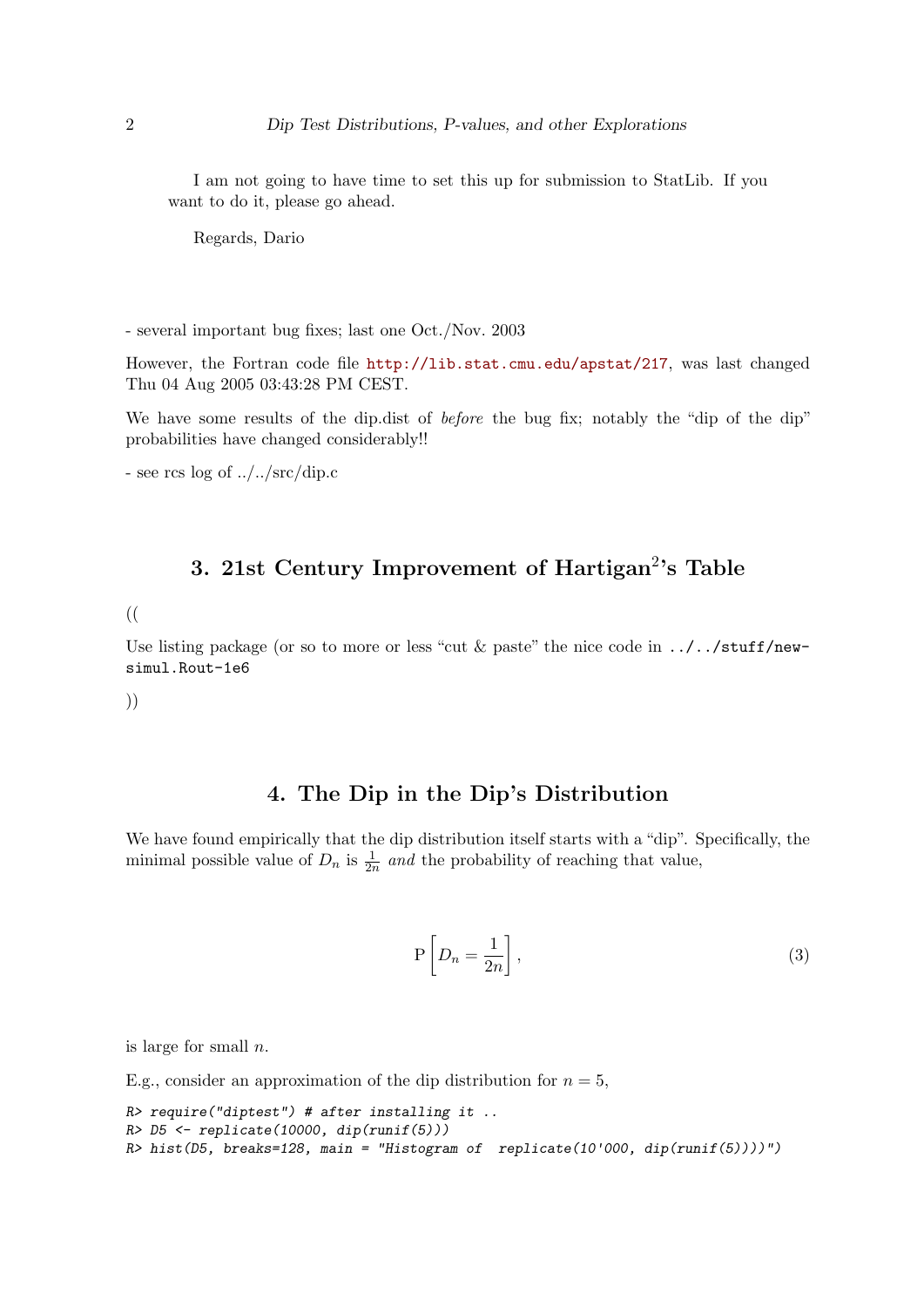

which looks as if there was a bug in the software — but that look is misleading! Note how the phenomenon is still visible for  $n = 8$ ,

```
R> D8 <- replicate(10000, dip(runif(8)))
R> hist(D8, breaks=128, main = "Histogram of replicate(10'000, dip(runif(8))))")
```


Note that there is another phenomenon, in addition to the point mass at  $1/(2n)$ , particularly visible, if we use many replicates,

R> set.seed(11)  $R > n < -11$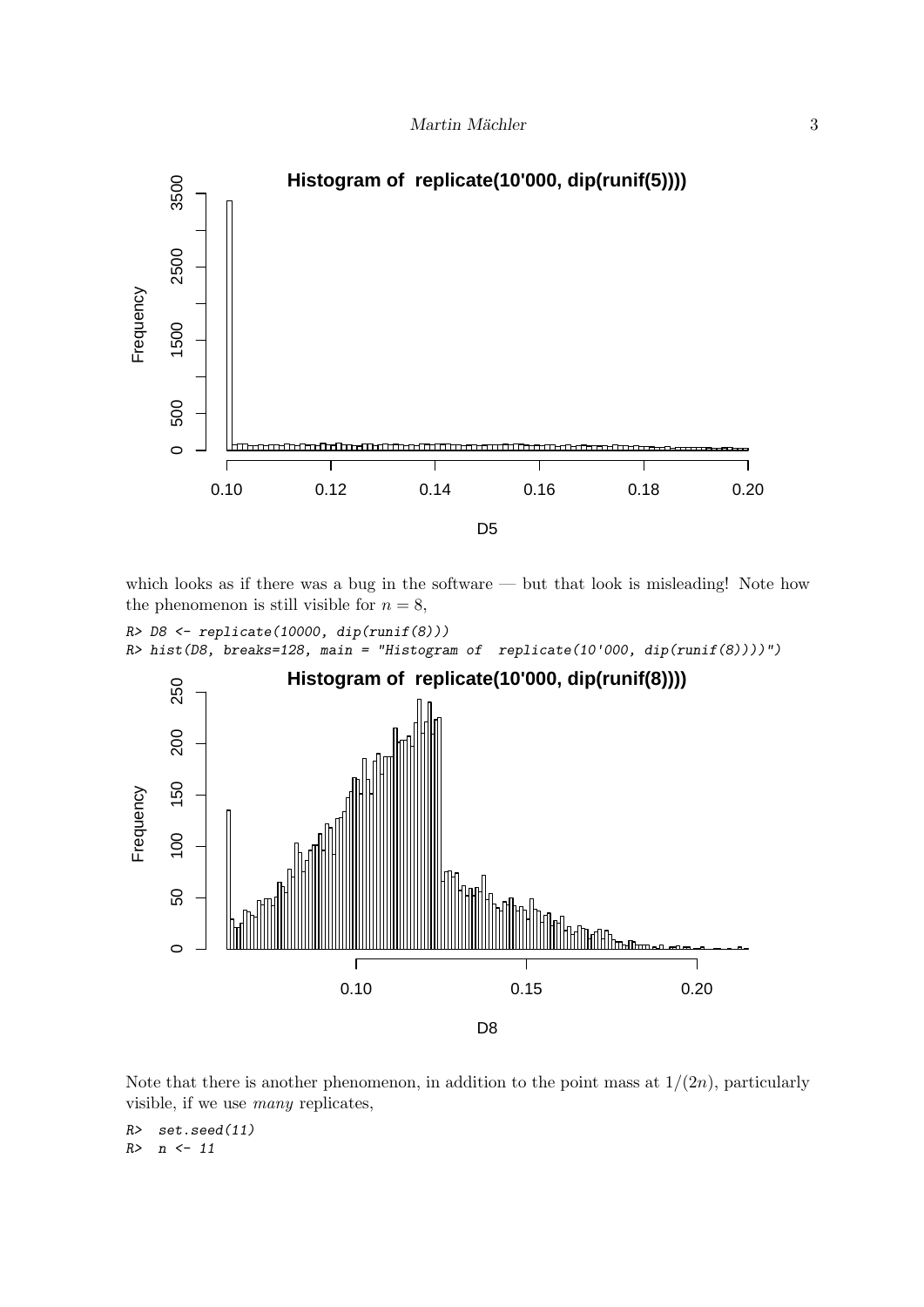

## FIXME: use '../../stuff/sim-minProb.R' and '../../stuff/minProb-anal.R'

Further, it can be seen that the *maximal* dip statistic is  $\frac{1}{4} = 0.25$  and this upper bound can be reached simply (for even *n*) using the the data  $(0, 0, \ldots, 0, 1, 1, \ldots, 1)$ , a bi-point mass with equal mass at both points.

## 5. P-values for the Dip Test

Note that it is not obvious how to compute  $p$ -values for "the dip test", as that means determining the distribution of the test statistic, i.e.,  $D_n$  under the null hypothesis, but a natural null,  $H_o: F \in \{F \text{cadlag} \mid f := \frac{d}{dx}F is unimodal\}$  is too large. Hartigans'(1985) argued for using the uniform  $U[0,1]$  i.e.,  $F'(x) = f(x) = \mathbf{1}_{[0,1]}(x) = [0 \le x \le 1]$  (Iverson bracket) instead, even though they showed that it is not quite the "least favorable" one. Following Hartigans', we will define the  $p$ -value of an observed  $d_n$  as

$$
P_{d_n} := \mathcal{P}[D_n \ge d_n] := \mathcal{P}[\text{dip}(U_1, \dots, U_n) \ge d_n], \text{ where } U_i \sim U[0, 1], \text{ i.i.d.}
$$
 (4)

#### 5.1. Interpolating the Dip Table

Because of the asymptotic distribution,  $\lim_{n\to\infty}\sqrt{n} D_n \stackrel{\mathcal{D}}{=} D_{\infty}$ , it is makes sense to consider because of the asymptotic distribution, in<br>the " $\sqrt{n}D_n$ "-scale, even for finite *n* values:

```
R> data(qDiptab)
R> dnqd \leq dimnames (qDiptab)
R /m. \leq as. integer (dnqd[["n"]]))
```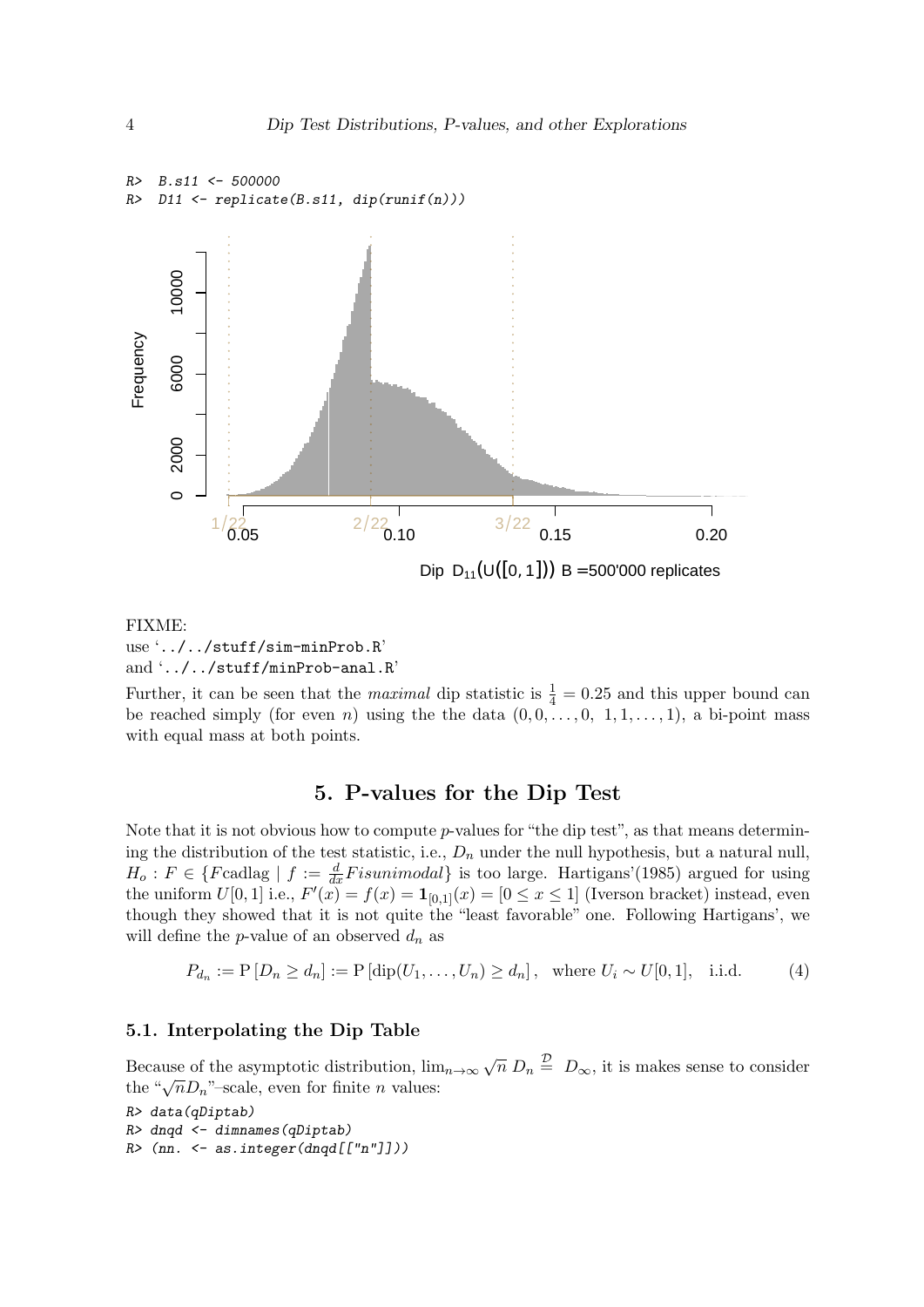```
[1] 4 5 6 7 8 9 10 15 20 30 50
[12] 100 200 500 1000 2000 5000 10000 20000 40000 72000
R matplot(nn., qDiptab*sqrt(nn.), type ="o", pch=1, cex = 0.4,
        log="x", xlab="n [log scaled]",
        ylab = expression(sqrt(n) % * % q[D[n]]))R \rightarrow ## Note that 1/2n is the first possible value (with finite mass),,
R> ## clearly visible for (very) small n:
R> lines(nn., sqrt(nn.)/(2*nn.), col=adjustcolor("yellow2",0.5), lwd=3)
R > P.p \leftarrow as.numeric(print(noquote(dnqd[["Pr"])))[1] 0 0.01 0.02 0.05 0.1 0.2 0.3 0.4
 [9] 0.5 0.6 0.7 0.8 0.9 0.95 0.98 0.99
[17] 0.995 0.998 0.999 0.9995 0.9998 0.9999 0.99995 0.99998
[25] 0.99999 1
R> ## Now look at one well known data set:
R> D \leftarrow dip(x \leftarrow faithful\waiting)
R> n \leftarrow length(x)R> points(n, sqrt(n)*D, pch=13, cex=2, col= adjustcolor("blue2",.5), lwd=2)
R> ## a simulated (approximate) $p$-value for D is
R> mean(D \leq replicate(10000, dip(runif(n)))) ## \degree 0.002
[1] 0.0021
```


but we can use our table to compute a deterministic (but still approximate, as the table is from simulation too) p-value:

```
R> ## We are in this interval:
R> n0 \leq nn. [i.n \leq findInterval(n, nn.)]
R> n1 \leftarrow nn.[i.n +1] ; c(n0, n1)[1] 200 500
R > f.n \leftarrow (n - n0)/(n1 - n0)# in [0, 1]
R> ## Now "find" y-interval:
```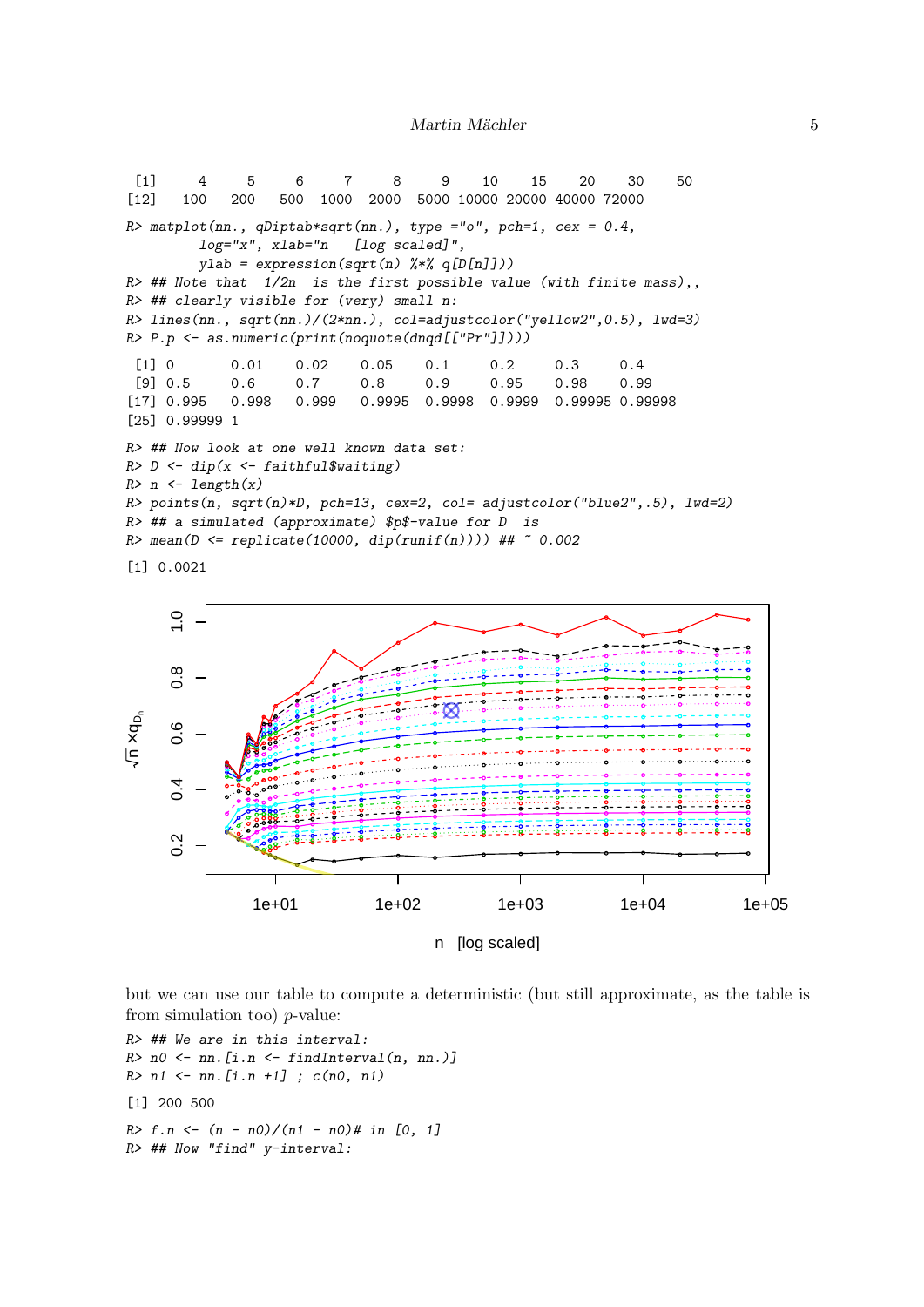```
R> y.0 <- sqrt(n0)* qDiptab[i.n ,]
R > y.1 \leftarrow sqrt(n1) * qDiptab[i.n+1,]R > (Pval <- 1 - approx(y.0 + f.n*(y.1 - y.0),
                      P.p,
                      xout = sqrt(n) * D[['y"]])
```
[1] 0.001809527

```
R> ## 0.018095
```
Finally, in May 2011, after several years of people asking for it, I have implemented a dip.test function which makes use of a — somewhat more sophisticated — interpolation scheme like the one above, to compute a p-value. As qDiptab has been based on  $10^6$  samples, the interpolation yields accurate *p*-values, unless in very extreme cases. Here is the small  $(n = 63)$  example from Hartigan<sup>2</sup>,

```
R> data(statfaculty)
R> dip.test(statfaculty)
```
Hartigans' dip test for unimodality / multimodality

```
data: statfaculty
D = 0.059524, p-value = 0.08672
alternative hypothesis: non-unimodal, i.e., at least bimodal
```
where, from a  $p$ -value of 8.7%, we'd conclude that there is not enough evidence against unimodality.

#### 5.2. Asymptotic Dip Distribution

We have conducted extensive simulations in order to explore the limit distribution of  $D_{\infty}$ , we have conducted extensive.<br>i.e., the limit of  $\sqrt{n} D_n$ , [\(2\)](#page-0-1).

Our current R code is in '  $\ldots$ / $\ldots$ /stuff/asymp-distrib.R ' but the simulation results (7) Megabytes for each  $n$ ) cannot be assumed to be part of the package, nor maybe even to be simply accessible via the internet.

## 6. Less Conservative Dip Testing

## 7. Session Info

R> toLatex(sessionInfo())

- R Under development (unstable) (2016-12-05 r71733), x86\_64-pc-linux-gnu
- Locale: LC\_CTYPE=en\_US.UTF-8, LC\_NUMERIC=C, LC\_TIME=en\_US.UTF-8, LC\_COLLATE=C, LC\_MONETARY=en\_US.UTF-8, LC\_MESSAGES=C, LC\_PAPER=en\_US.UTF-8, LC\_NAME=C, LC\_ADDRESS=C, LC\_TELEPHONE=C, LC\_MEASUREMENT=en\_US.UTF-8, LC\_IDENTIFICATION=C
- Running under: Debian GNU/Linux stretch/sid